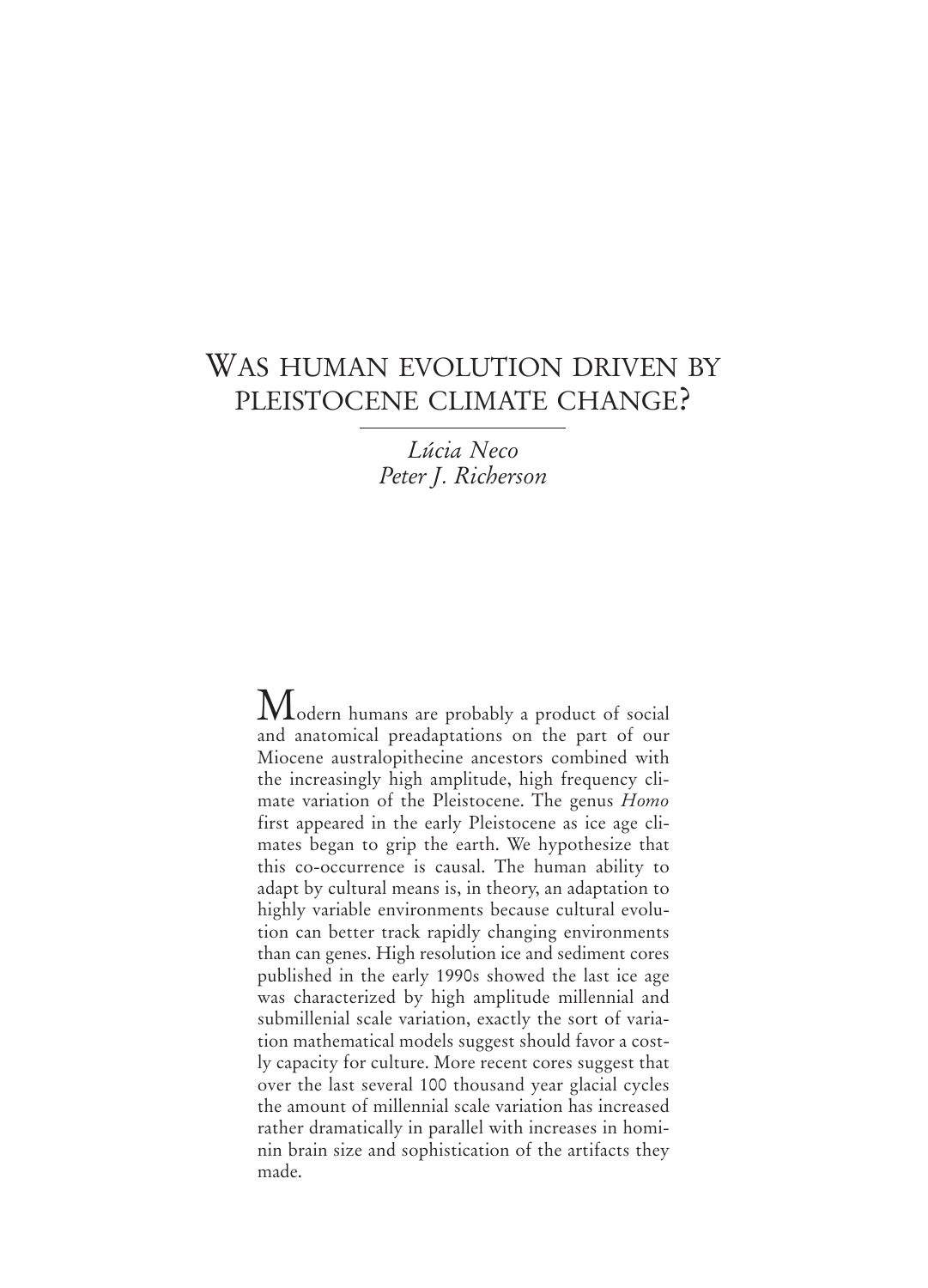### **Introduction**

The evolution of the human species presents a hard problem for the science of evolution to solve. The evolution of our large brain and associated complex technology and large scale social organization was a spectacularly successful adaptation, at least in the late Pleistocene and Holocene. Yet vertebrates with generically rather similar nervous systems<sup>1</sup> and many other complex adaptations, like camera style eyes and internal skeletons, evolved 350 million years ago. One way to explain such a late evolution of the human adaptation is to assume that the evolution of complex features like the human brain is a very slow process. However, many modern studies of evolution suggest that it is actually quite fast on the geological time scale.<sup>2</sup> Another explanation is that the sorts of environments that might favor the human adaptation did not occur until quite recently, geologically speaking. The challenges of a highly variable environment might result insufficiently strong selection pressure to favor the sort of problem solving that would require a large brain. The Pleistocene environment with its high amplitude, rapid variation in climate is potentially the geologically unique environment that could favor our large brains. The argument in this paper is that the Pleistocene environment was indeed what selected for the human brain and the culture it produces.

### **Preadaptations and Human Uniqueness**

The first part of the argument relies on the understanding of some unique preadaptations that explain how the evolution of human culture in the Pleistocene might be possible. Hill *et al.*<sup>3</sup> stress bipedalism and the potential to cover larger geographical areas. Bipedalism is linked to the possibility to carry more objects with less cost and to develop hands specialized for tool use. The long apelife span opened up opportunities to learn to use tools to extract otherwise unavailable resources from the environment. These preadaptations in turn favored the evolution of a capacity to adapt to environmental variation using the cultural transmission of ever more complex technology. Human subsistence eventually came to depend upon toolkits so complex that no one individual could hope to reinvent more than a small fraction of them.4 Similarly, our australopithecine ancestors probably lived in fairly large groups, something like those of chimpanzees and bonobos. Our lineage was preadapted to evolve complex social insti-

- <sup>1</sup> STRIEDTER, G. F. *Principles of Brain Evolution*. Sinauer, 2005.
- <sup>2</sup> THOMPSON, J. N. *Relentless Evolution*. Chicago: University of Chicago Press, 2013.

- <sup>3</sup> HILL, K.; BARTON, M. & HURTADO, A. M. The emergence of human uniqueness: Characters underlying behavioral modernity. *Evolutionary Anthropology*, 18:174- 187, 2009.
- <sup>4</sup> BOYD, R.; RICHERSON, P. J. & HENRICH, J. The cultural niche: Why social learning is essential for human adaptation. *Proceedings of the National Academy of Sciences*, 108 (Supplement 2): 10.918-10.925, 2011. *http://www.pnas.org/content/ 108/suppl.2/10918.abstract*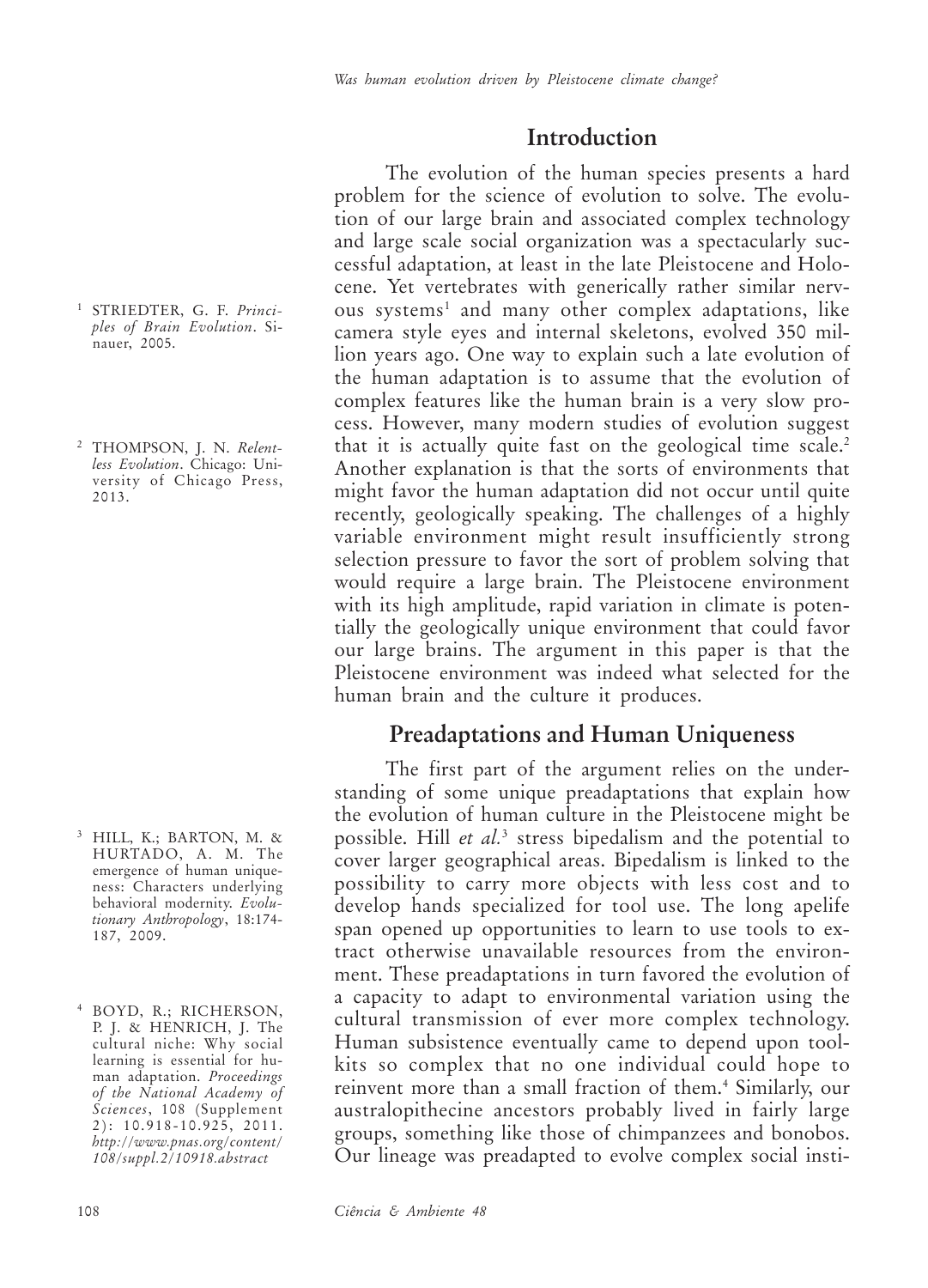- <sup>5</sup> BURKART, J. M.; HRDY, S. B. & VAN SCHAIK, C. P. cooperative breeding and human cognitive evolution. *Evolutionary Anthropology*, 18: 175-186, 2009.
- <sup>6</sup> MOFFETT, M. Human Identity and the Evolution of Societies. *Human Nature*, 24 (3):219-267, 2013. *http://dx. doi.org/10.1007/s12110- 013-9170-3*
- <sup>7</sup> HENRICH, J. Demography and cultural evolution: Why adaptive cultural processes produced maladaptive losses in Tasmania. *American Antiquity*, 69(2):197-214, 2004. KLINE, M. A. & BOYD, R. Population size predicts technological complexity in Oceania. *Proceedings of the Royal Society B*, 277:2.559- 2.564, 2010.
- <sup>8</sup> KLEIN, R. G. *The Human Career*: Human Biological and Cultural Origins. Chicago: University of Chicago, 2009.
- <sup>9</sup> BARRETT, H. C. A hierarchical model of the evolution of human brain specializations. *Proceedings of the National Academy of Sciences*, 109(Supplement 1): 10.733-10.740. 2012. *http:// www.pnas.org/content/109/ suppl.1/10733.abstract*
- <sup>10</sup> READER, S. M. & LA-LAND, K. N. Social intelligence, innovation, and enhanced brain size in primates. *Proceedings of the National Academy of Sciences USA*, 99:4.436-4.441, 2002.
- <sup>11</sup> ZACHOS, J. *et al.* Trends, rhythms, and aberrations in global climate 65 Ma to present. *Science*, 292(5517): 686-693, 2001. *http://www. sciencemag.org/cgi/content/ full/292/5517/686* e *http:// www.sciencemag.org*
- <sup>12</sup> JERISON, H. J. *Evolution of the Brain and Intelligence*. New York: Academic Press, 1973.
- <sup>13</sup> TENNIE, C.; CALL, J. & TOMASELLO, M. Ratcheting up the ratchet: on the evolution of cumulative culture. *Philosophical Trans-*

tutions, perhaps beginning with cooperative child rearing. Culturally transmitted social institutions led to the evolution of extensive cooperation first with extended families and then with non-kin.5 Eventually, human societies became regulated by institutions so efficiently that we can cooperate with people who are only known to us by their social status, societies that Moffett<sup>6</sup> calls "anonymous." The simplification of culture apparent on isolated islands suggests that fairly large social networks are necessary to support culture of the complexity apparent in the late Pleistocene and Holocene.7 These preadaptations mostly evolved since the separation of the hominin lineage from that of the other apes (5-6 million years ago (mya)) but before the evolution of our genus 2-2.6mya.<sup>8</sup> If our environment driven hypothesis is correct we must be able to point to environmental changes over the last 2.6 mya that might plausibly have favored the evolution of very large brains and the complex cultures they support.

## **Climate variation in the Pleistocene**

The Pleistocene climate is potentially an important factor in the evolution of the very large human brain and also an important step in the development of a culture. Large brains support cognitive systems for contingent behavioral responses to variable environments using some combination of norms of reaction<sup>9</sup>, and open-ended innovation, individual learning, and social learning<sup>10</sup>. The Pleistocene ice ages are the culmination of an irregular trend toward cooler, drier and more variable climates over the course of the Cenozoic. Cooling was least marked at the equator but increased low latitude aridity led to deserts, grasslands, and arid woodlands with their extensive smallscale mosaicism.<sup>11</sup> A general trend toward larger brains occurred in many mammalian lineages during this period<sup>12</sup> although absent our critical preadaptations for tool use and sociality no other species appears to have evolved a capacity for the cumulative evolution of complex cultural adapta $tions<sup>13</sup>$ .

Our understanding of the Pleistocene environment derives from proxy data recovered from ice and ocean sediment cores, and other datable deposits.  $\delta^{18}O$  and pollen grains are examples of these paleoclimate proxies.<sup>14</sup>  $\delta^{18}$ O is expressed as deviations from a standard sample in parts per thousand of the ratio of the main natural heavy isotope of oxygen to the most abundant isotope <sup>16</sup>O.  $\delta^{18}$ O is sensitive mainly to the volume of ice in glaciers because a molecule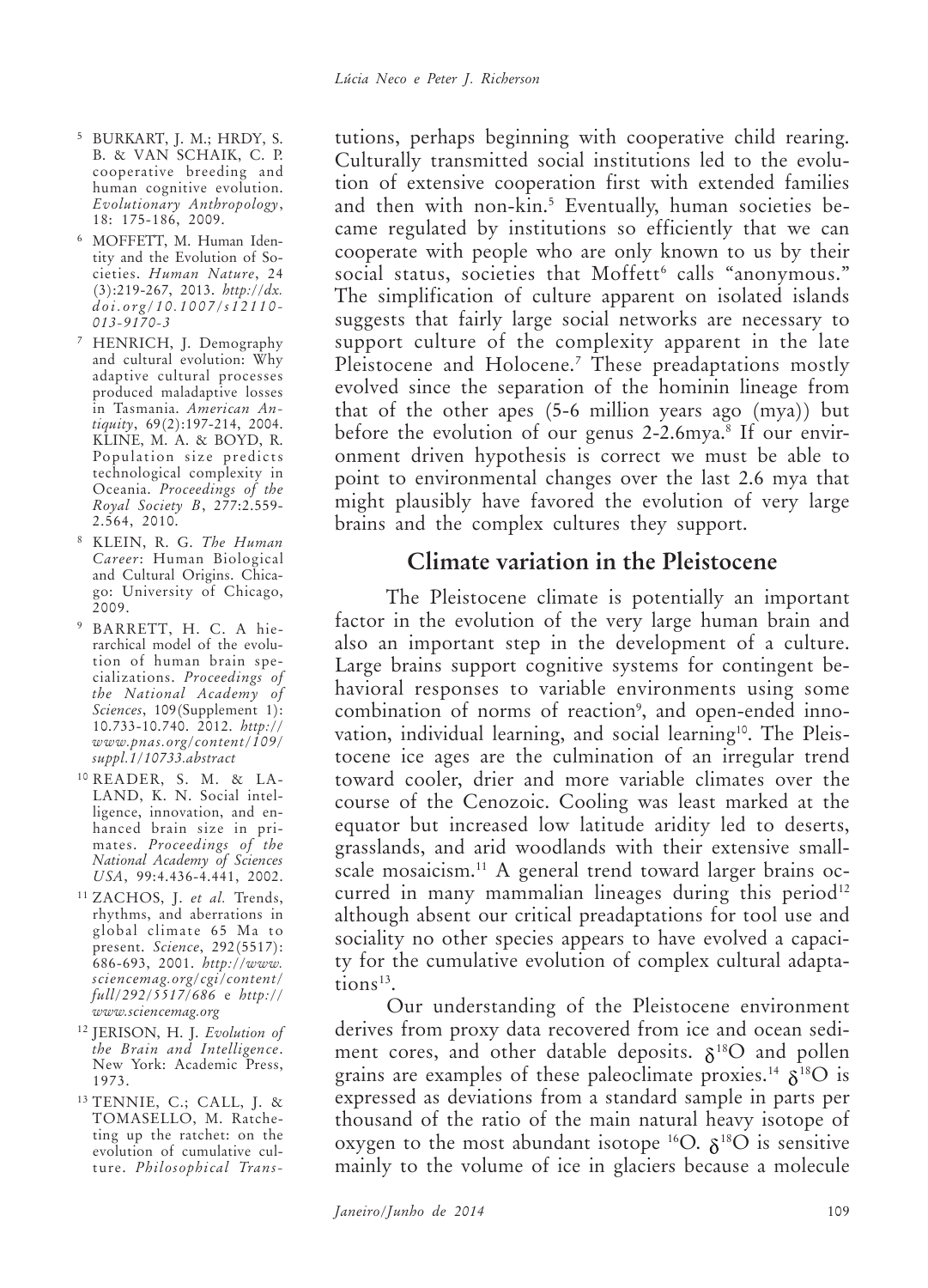*actions of the Royal Society B: Biological Sciences*, 364 (1528):2.405-2.415, 2009. *http://rstb.royalsociety publishing.org/content/364/ 1528/2405.abstract*

- <sup>14</sup> BRADLEY, R. S. *Paleoclimatology*: Reconstructing Climates of the Quaternary. Third Edition. New York: Academic Press, 2013.
- <sup>15</sup> OPDYKE, N. D. Mammalian migration and climate over the last seven million years. *In*: VRBA, E. S. *et al*. (Eds.). *Paleoclimate and Evolution, With Emphasis on Human Origins*. New Haven: Yale University Press, 1995.
- <sup>16</sup> KLEIN, E. & LACHIÈZE-RAY, M. *The Quest for Unity*: The Adventure of Physics. Oxford: Oxford University Press., 1999. KLEIN, R. G. *The Human Career: Human Biological and Cultural Origins*. Chicago: University of Chicago. 2009.

with an atom of the heavier isotope has a lower vapor pressure than the more common molecules with two lighter atoms. Hence, as ice volume increases the heavier atoms disproportionately remain in the oceans and the lighter ones are disproportionately distill into the atmosphere to be precipitated and stored in the polar ice sheets. Pollen grains rain out into lakes and coastal oceans providing a rough picture of the prevailing local vegetation which in turn is sensitive to paleoenvironment.

Glacial cycles are identified utilizing these proxies. Figure 1, depicts the development of glacial climates since the mid-Miocene. Our genus *Homo*, marking the beginnings of brain size increase and dependence on stone tools, evolved during a time when the climate changed from the domination of a 23 thousand year (ky) cycle to one dominated by a higher amplitude 41ky cycle. Nevertheless, this change, by itself, probably did not favor cultural evolution or the increase of brain size to support it. The variation presented in these cycles are rather slow to require costly adaptations for phenotypic flexibility. It could be accommodated by humans due to genetic changes and range shifts.



*Figure 1*: A composite marine core record of climate deterioration since the mid-Miocene. Periods during which different orbital quasi-cycles dominate the variation in  $\delta^{18}O$  are indicated. The time lines for important groups of hominine taxa are indicated. The line for small-brained *Homo* includes *H. rudolfensis*, *erectus*, and *ergaster*. The line for large-brained *Homo* includes *H*. *heidelbergensis*, *neanderthalensis*, and *sapiens*. Redrawn from Opdyke15; Hominin time lines adapted from Klein & Lachièze-Ray<sup>16</sup>. See also deMenocal<sup>17</sup>.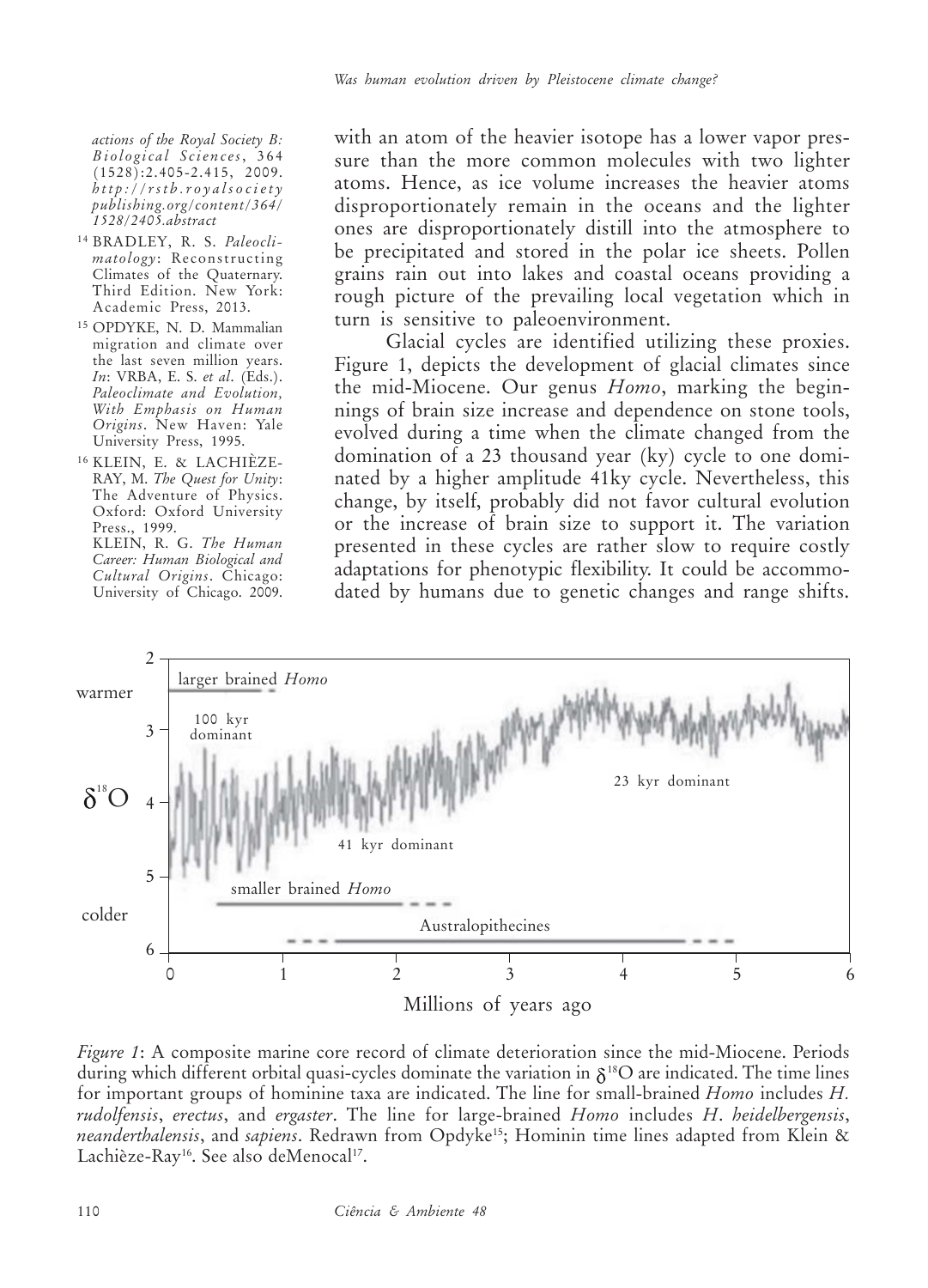- <sup>17</sup> deMENOCAL, P. B. African climate change and faunal evolution during the Pliocene-Pleistocene. *Earth and Planetary Science Letters*, 220:3-24, 2004.
- <sup>18</sup> BOYD, R. & RICHERSON, P. J. *Culture and the Evolutionary Process*. Chicago: University of Chicago Press, 1985.

- <sup>19</sup> DITLEVSEN, P. D.; SVENS-MARK, H. & JOHNSEN, S. Contrasting atmospheric and climate dynamics of the last-glacial and Holocene periods. *Nature*, 379(29 February): 810-812, 1996.
- <sup>20</sup> BOND, G. *et al*. Correlations between climate records from North Atlantic sediments and Greenland ice. *Nature*, 365 (9 September): 143-146, 1993.

Theoretical models<sup>18</sup> suggest that individual learning and similar mechanisms of phenotypic flexibility are advantageous when environments are changing so rapidly in space or time that individuals' environments are only weakly correlated with that of their parents or cultural models. If environmental change is sufficiently slow, animals will adapt genetically or shift their ranges. A costly system of social learning is most adaptive under conditions of high amplitude variation at medium time scales. Small-scale fad and fashion changes occur on an annual time scale whereas major Holocene trends in social organization and technology have unfolded on the time scale of millennia. The coupling of individual learning and choice-making to an inheritance system based on imitation and teaching allows cultural adaptations evolve much more swiftly than is possible by the genetic system. The last glacial is notable for having much variation at millennial and submillennial time scales as seen in figure 2. Note how variable the climate was in the Pleistocene compared with the last 11,500 years of the Holocene. Paleoecological reconstruction is less well advanced than paleoclimate reconstruction. We do not yet have much information on conditions in the critical region of tropical Africa where so much hominin evolution occurred. Ambitious attempts to rectify this important data gap are under way.



Thousands of years before present

*Figure 2*: The Greenland ice paleotemperature proxy record. These data are filtered (averaged) using a 150 yr. low-pass filter so that variations on the time scale of 150 years and less are not portrayed. The Holocene is the little-varying last 11,000 years. The Heinrich events, when large volumes of icerafted debris from the North American Glacier were deposited in the western North Atlantic, are noted as H1-H6. Redrafted after Ditlevsen, Svensmark & Johnsen<sup>19</sup> and Bond *et al.*20.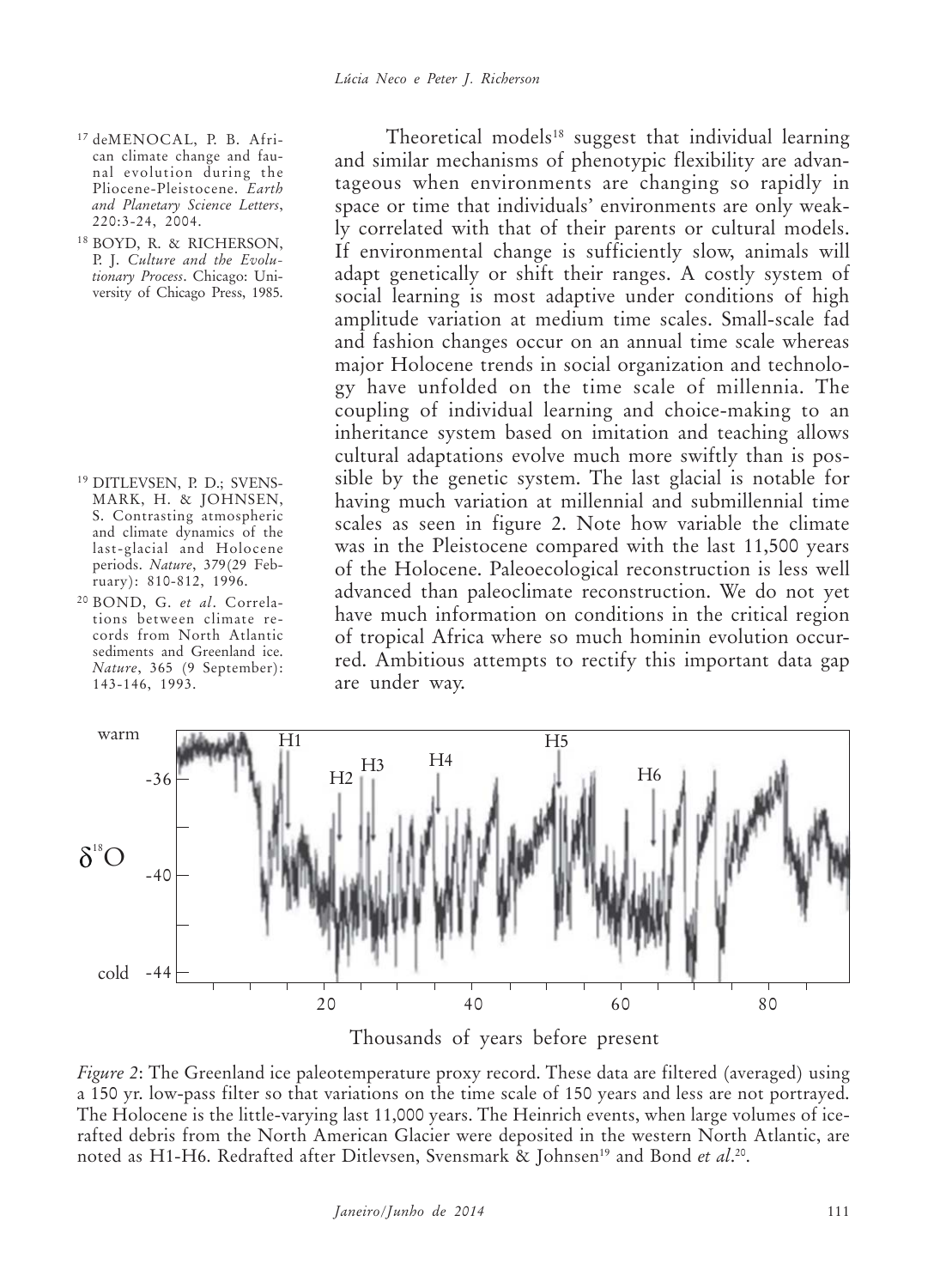## **Implications for human evolution**

The Pleistocene climate variation must have been a challenge in terms of survival for all species. Our critical preadaptations probably led to our uniquely large brain and the capacity for complex cumulative cultural traditions that this brain makes possible.21 Consequences of this period in the human history can be tracked also by the development of tool use and the repeated range expansion of hominins out of Africa.

The relationship between the earth's climate variation and human evolution is reflected in the increase of brain size in this period. Paleoclimatologists have begun to obtain high resolution records beyond the last glacial-interglacial cycle. A marine core from the eastern Atlantic off Iberia covering 4 100,000 year glacial-interglacial cycles<sup>22</sup>, and the EPICA Dome C ice core from Antarctica covering 8 gla $cial-integral acid cycles<sup>23</sup>$ , are the longest high resolution cores to date. They trace how the millennial scale variability of climate evolved in the middle and late Pleistocene. In the figure 3, abrupt climate events depicted by these cores suggest a relation with events of increase in brain size.<sup>24</sup> As the number of abrupt changes in the cores increases, so does human brain size.

Brain size is significant because brains are expensive organs. In an adult, the brain consumes  $\sim 16\%$  of total metabolism against 5% for mammals with average brain size.25 Normally, small brains will be favored by natural selection. However, in complex or variable environments, big brains might be adaptive. Jerison's<sup>26</sup> fossil brain endocast data suggested that many mammalian lineages besides humans evolved larger brains rapidly in the Pleistocene, though the resolution of this record is far poorer than the Ash and Gallup one in figure 3. The hypothesis that human brain size increase was responding to the selective pressures exerted by increases in millennial and submillennial climate is thus supported by the available data. As the spatial and temporal resolution of the data continues to improve it will be tested ever more rigorously.

The more specific hypothesis here is that increasing human brain size supported increasingly complex cultural adaptations as climate variation increased. An alternative hypothesis is that big brains supported individual intelligence rather than the social intelligence born of passing good ideas on by cultural transmission coupled with marginal improvements by individuals. In the cultural scenario, individuals might not be much, if any, smarter at the individual

- $21$  RICHERSON, P. J. & BOYD, R. Built for speed: Pleistocene climate variation and the origin of human culture. *In*: TONNEAU, F. & THOMPSON, N. S. (Eds.). *Perspectives in Ethology 13: Evolution, Culture, and Behavior*. Kluwer Academic/ Plenum, 2000.
- <sup>22</sup> MARTRAT, B. *et al*. Four climate cycles of recurring deep and surface water destabilizations on the Iberian margin. *Science*, 317(5.837): 502-507, 2007.
- <sup>23</sup> LOULERGUE, L. *et al*. Orbital and millennial-scale features of atmospheric CH4 over the past 800,000 years. *Nature*, 453(7193):383-386, 2008. *http://dx.doi.org/ 10.1038/nature06950* e *http: //www.nature.com/nature/ journal/v453/n7193/suppinfo/ nature06950\_S1.html*
- $24$  RICHERSON, P. J. & BOYD, R. Rethinking paleoanthropology: A world queerer than we supposed. *In*: HATFIELD, G. & PITT-MAN, H. (Eds.). *Evolution of Mind, Brain, and Culture*. University of Pennsylvania Museum of Archaeology and Anthropology, 2013. p. 263- 302.
- <sup>25</sup> AIELLO, L. C. & WHE-ELER, P. The expensivetissue hypothesis: The brain and the digestive system in human and primate evolution. *Current Anthropology*, 36(2):199-221, 1995.
- <sup>26</sup> JERISON, H. J. *Op. cit.*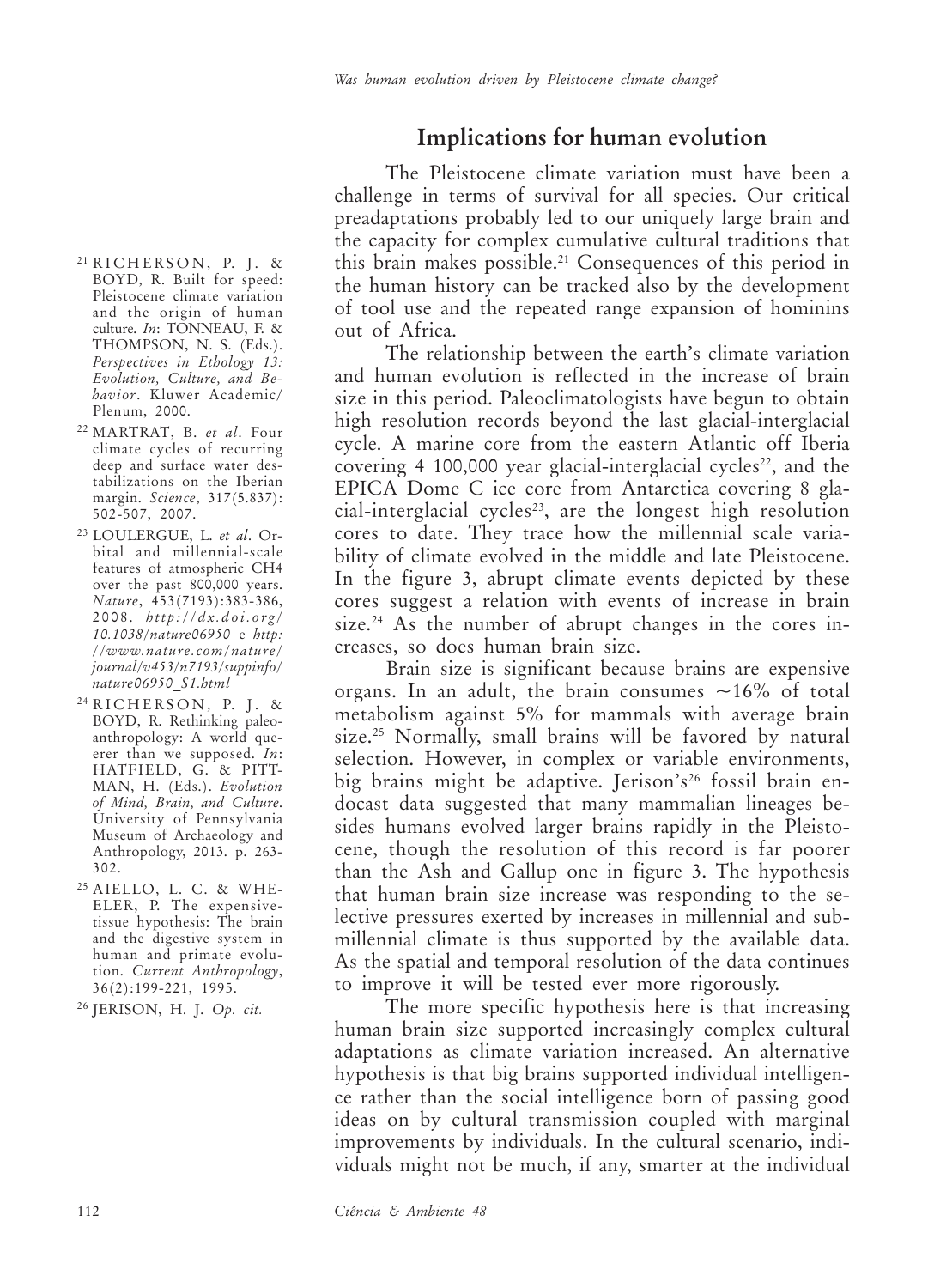- <sup>27</sup> BOYD, R.; RICHERSON, P. J. & HENRICH, J. *Op. cit.*
- $28$  RICHERSON, P. J. & BOYD, R. Rethinking paleoanthropology... *Op. cit.*
- <sup>29</sup> MARTRAT, B. *et al*. *Op. cit.*
- <sup>30</sup> LOULERGUE, L. *et al*. *Op. cit.*
- <sup>31</sup> ASH, J. & GALLUP, G. Paleoclimatic Variation and Brain Expansion during Human Evolution. *Human Nature*, 18(2):109-124, 2007. *http://dx.doi.org/10.1007/ s12110-007-9015-z*

level than our marginally cultural Pliocene Australopithecine ancestors<sup>27</sup>. (Note that, though opposed, these are not mutually exclusive hypotheses.) Understanding the challenges presented by living in the drier, more open environments of the Pleistocene is critical to testing this claim. Pleistocene environments were more dynamic, but also more productive of large game, than the closed canopy forests from Miocene. Richerson  $\&$  Boyd<sup>28</sup> suggest three adaptive challenges that can be associated with this environment. The first one is how to take large herbivores and acquire other resources regularly in open spaces infested with many large carnivores that can easily outrun humans. Second is dealing with an uncertain environment with constant changes. Finally, the maintenance of a complex cultural system is a problem when populations are too small.



*Figure 3*: Number of abrupt events per glacial cycle and human brain size increase. Gray bars: seasurface temperature in the Eastern Atlantic off Iberia. Martrat *et al.*29. Black bars: Atmospheric methane concentration estimated from bubbles trapped in the EPICA Dome C ice core from Antarctica. Loulergue *et al.*30. Number of abrupt events indicated by original authors in both cases. Open bars: Human brain size increase above ape baseline of 600 cc. Sample sizes per time bin range from two to twenty-seven. A single outlier in the  $726-800$  bin not plotted<sup>31</sup>.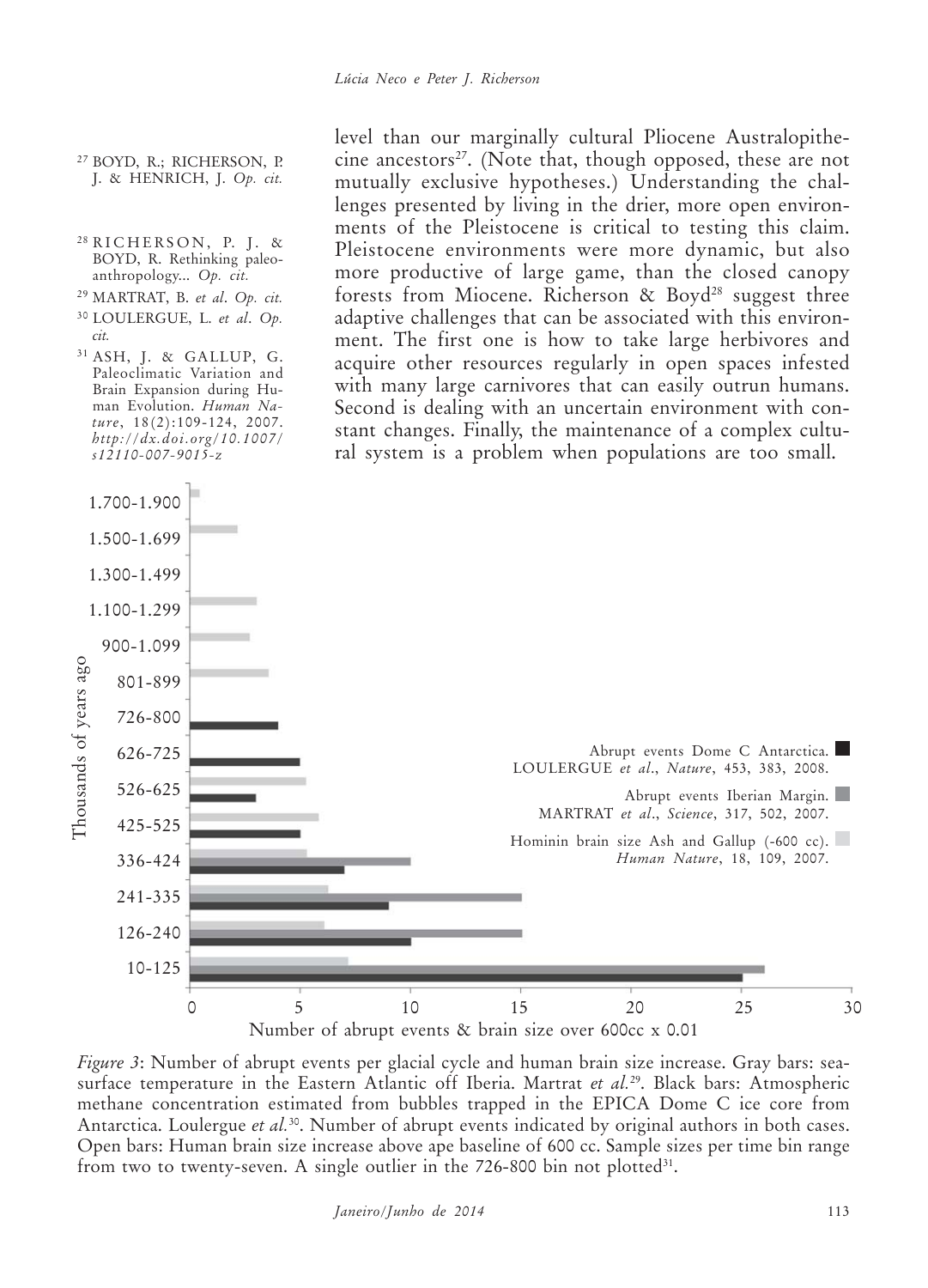<sup>32</sup> AIELLO, L. C. & WHE-ELER, P. *Op. cit.*

- <sup>33</sup> HILL, K.; BARTON, M. & HURTADO, A. M. *Op. cit.*
- <sup>34</sup> ELTON, S.; BISHOP, L. C. & WOOD, B. Comparative context of Plio-Pleistocene hominin brain evolution. *Journal of Human Evolution*, 41:1-27, 2001.

<sup>35</sup> KLEIN, R. G. *Op. cit.*

Game is a potential source of the protein and fat needed to grow and support a larger brain. As Aiello & Wheeler<sup>32</sup> note, humans have apparently traded off the length of our gut (also expensive tissue). Short guts require energy dense foods. In addition to game, people often consume nutrient dense seeds and tubers that are unavailable to other herbivores. Gut size and brain size thus likely coevolved. Better technology led to more efficient hunting and gathering, which led to more nutrient dense diets, which permitted still larger brains and shorter guts. We have met this challenge through the emergence of the tool use that was in turn allowed through the emergence of bipedalism (discussed in the first section). Humans specialize in acquiring a suite of "extracted" resources that are largely unavailable to primate competitors.33 Elton *et al*. 34 present data suggesting that early tool using hominins, but not the coexisting savanna dwelling ancestor of the gelada baboon, underwent cranial expansion in the early Pleistocene.

If tool use was an important proximate reason why large brains became progressively more important in the Pleistocene, then we should see a reasonably tight relationship between toolkit complexity and brain size. Klein's<sup>35</sup> paleoanthropology textbook summarizes the evidence, which is depicted schematically in figure 4. Toolkit complexity does in fact follow roughly the same trajectory as brain size increases and increases in climate variation. Note that the rate of evolution of the toolkit appears to increase during the last 200,000 years, culminating in the Upper Paleolithic after 50 kya, when the diversity of the materials utilized to make tools, such as bones, ivory and shells, and their variety and sophistication more generally, reaches levels observed among living stone age people studied by ethnographers.

Dealing with the variable environment, the second challenge, is possible through our capacity of social learning. Currently, direct tests of this part of the cultural adaptation hypothesis are difficult due to the poor spatial and temporal resolution of the paleoecological and paleoanthropological records. We just don't know in any comparative detail how humans and less cultural species responded to the increasing variability of the climate. This problem is widely recognized by both sets of specialists and work to improve the record is ongoing on many fronts. In the meantime, it is possible to estimate empirically rates of cultural evolution at different time scales using a large number of archaeological time series and compare them to rates of genetic evolution.36 Cultural change occurs faster across

<sup>36</sup> PERREAULT, C. The pace of cultural evolution. *PLoS ONE*, 7(9): e45150. 2012. *http://dx.doi.org/10.1371 %2Fjournal.pone.0045150*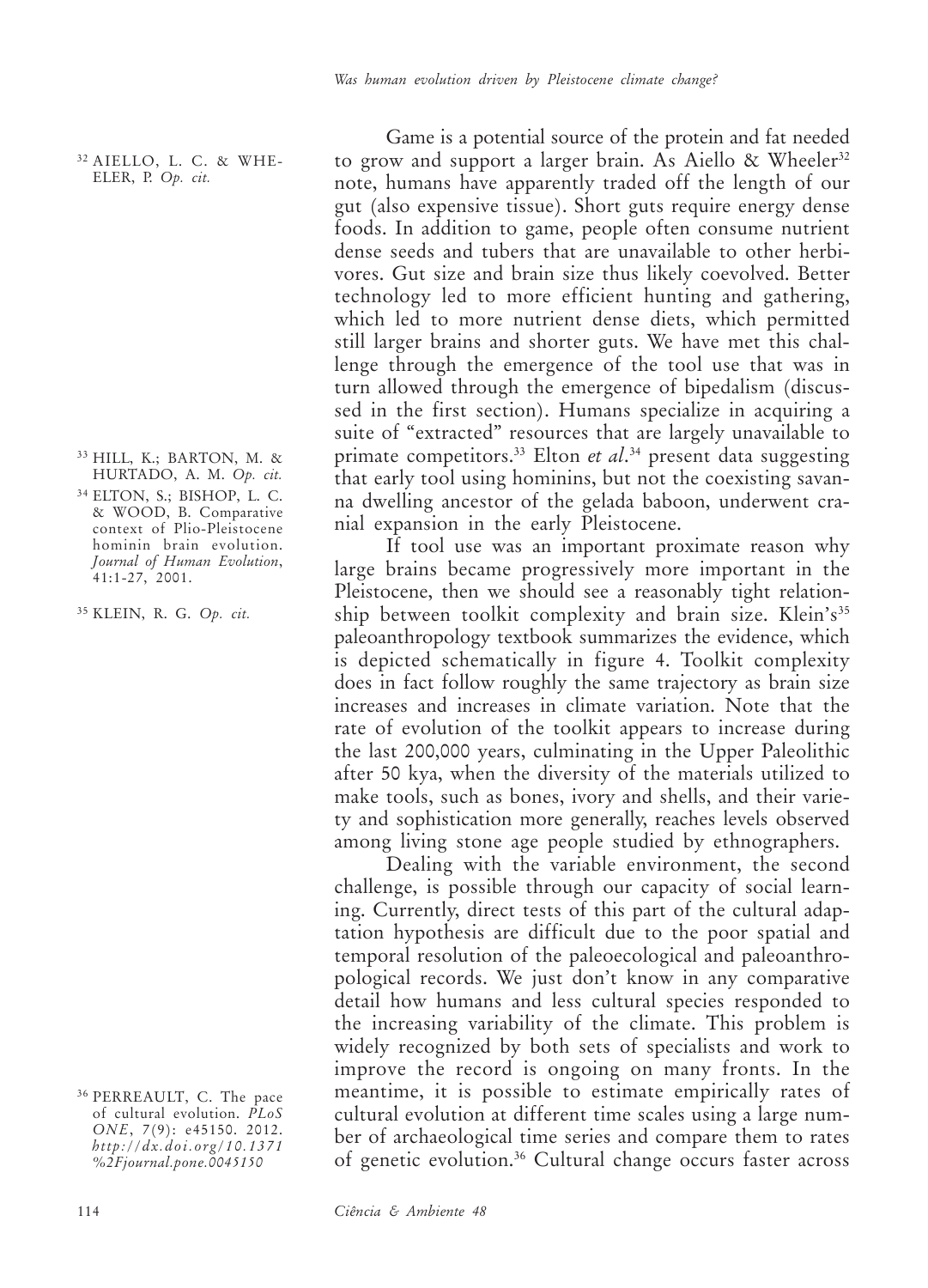*Lúcia Neco e Peter J. Richerson*



les resolved by the archaeological data. Interestingly, they do converge at the very shortest time scales estimated from microbial populations. Human fads and fashions evolve on annual time scales, much as flu viruses do. Thus we can imagine that when the environments of the last ice age depicted in figure 2 underwent their extremely abrupt changes (often nearly instantaneous within the limits of resolution of the cores, a few years to a few decades), humans could rapidly construct revised adaptations by using individual learning to discover better practices and trading various individual discoveries

the most of the range of time sca-

*Figure 4*: Stone tools increased in complexity during the Pleistocene. The rate of increase in complexity increased in the last 200,000 years and bone, antler, and ivory tools became common after 50,000 years ago. From Klein<sup>37</sup>.

<sup>37</sup> KLEIN, R. G. *Op. cit.*

<sup>38</sup> HENRICH, J. *Op. cit.*

on a short time scale over large areas by social learning. Thus no one individual would have to bear more than a small fraction of the cost of individual learning and yet complex new adaptations could evolve quickly.

The third challenge is the maintenance of complex cultures as a foundation for rapid innovation. In very small populations, stone age toolkits tend to simplify.38 Parts of toolkits that might be re-purposed and recombined for new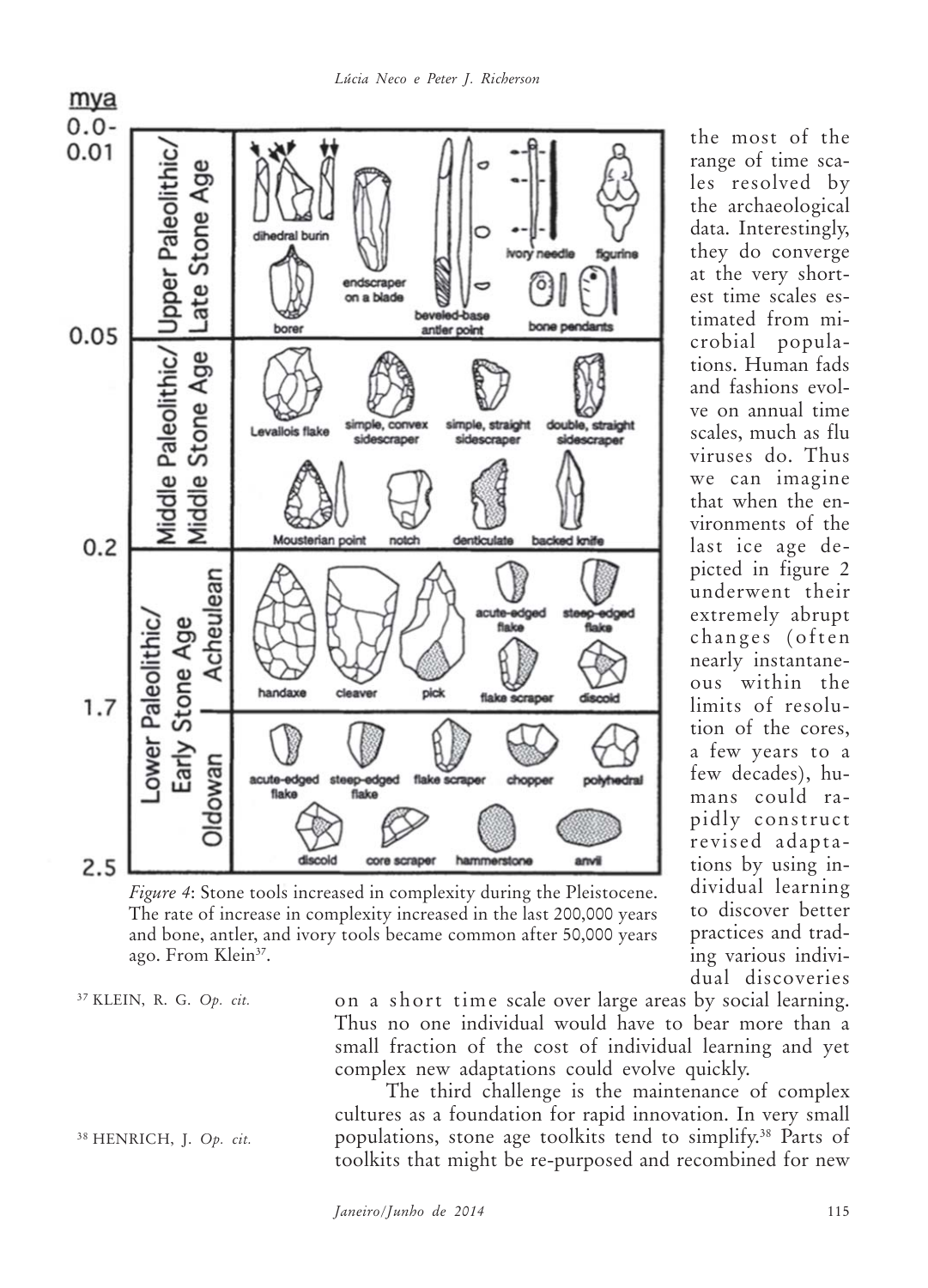tasks tend to disappear. This phenomenon may explain some of the subtleties of the relationship between brain size and toolkit complexity. Both anatomically Modern People and Neandertals usually made Middle Paleolithic tools before 50 kya, although Southern Africa appears to have short-lived regional exceptions to this generalization.<sup>39</sup> Perhaps temporary increases in population before 50 kya and more permanent ones after 50 kya allowed toolkit complexity to progressively accumulate.

Expansion of the human population outside Africa may also be a result of this development. Atkinson, Gray & Drummond40 used mtDNA to track the size of human population in 8 regions of the globe across the time. They conclude that the first expansion occurred around 52kya to Southern Asia*.* Not long after, the expansion reaches Northern and Central Asia (~49 kya), Europe (~42 kya) and Middle East  $({\sim}40 \text{ kya})$ . The last expansion, matching with the last glacial maximum  $(\sim 20 \text{ kya})$ , seems to occur to the Americas  $(\sim 18 \text{ kya})$ . The period 60-10 kya have been the most variable detected in the high resolution climate record. Perhaps humans did not so much get smarter around 50 kya as become numerous enough to evolve and sustain more complex toolkits than before. The population increase in turn might have resulted from humans being more effective competitors for the top carnivore niche in a highly variable environment where cultural adaptations were especially useful to track those fluctuations. Using cultural strategies to exploit extracted resources might tell a similar story.

#### **Conclusion: Macroevolutionary explanations**

To explain large scale evolutionary trends and events, such as we described here, the commonest, often tacit, hypotheses proposed are *internalist*. In this approach, brain size increase would be taken to happen at slow rates, limited by complex relations between genotypes and phenotypes. Many specific mutations and recombinations would have needed to occur and be tested by selection to get on the brain that we have today. A long time is thus required to evolve a structure complex as our brain. We think that this internalist argument is wrong.<sup>41</sup> Our brain size more than doubled in two million years and to judge from responses to artificial selection strong selection could accomplish such an increase in an even shorter period of time. What internal preconditions selection did probably require

<sup>39</sup> JACOBS, Z. *et al*. Ages for the Middle Stone Age of Southern Africa: Implications for human behavior and dispersal. *Science*, 322:733-735, 2008.

<sup>40</sup> ATKINSON, Q. D.; GRAY, R. D. & DRUMMOND, A. J. mtDNA variation predicts population size in humans and reveals a major southern Asian chapter in human prehistory. *Molecular Biology and Evolution*, 25(2):468- 474, 2008.

 $41$  RICHERSON, P. J. & BOYD, R. Rethinking paleoanthropology... *Op. cit.*